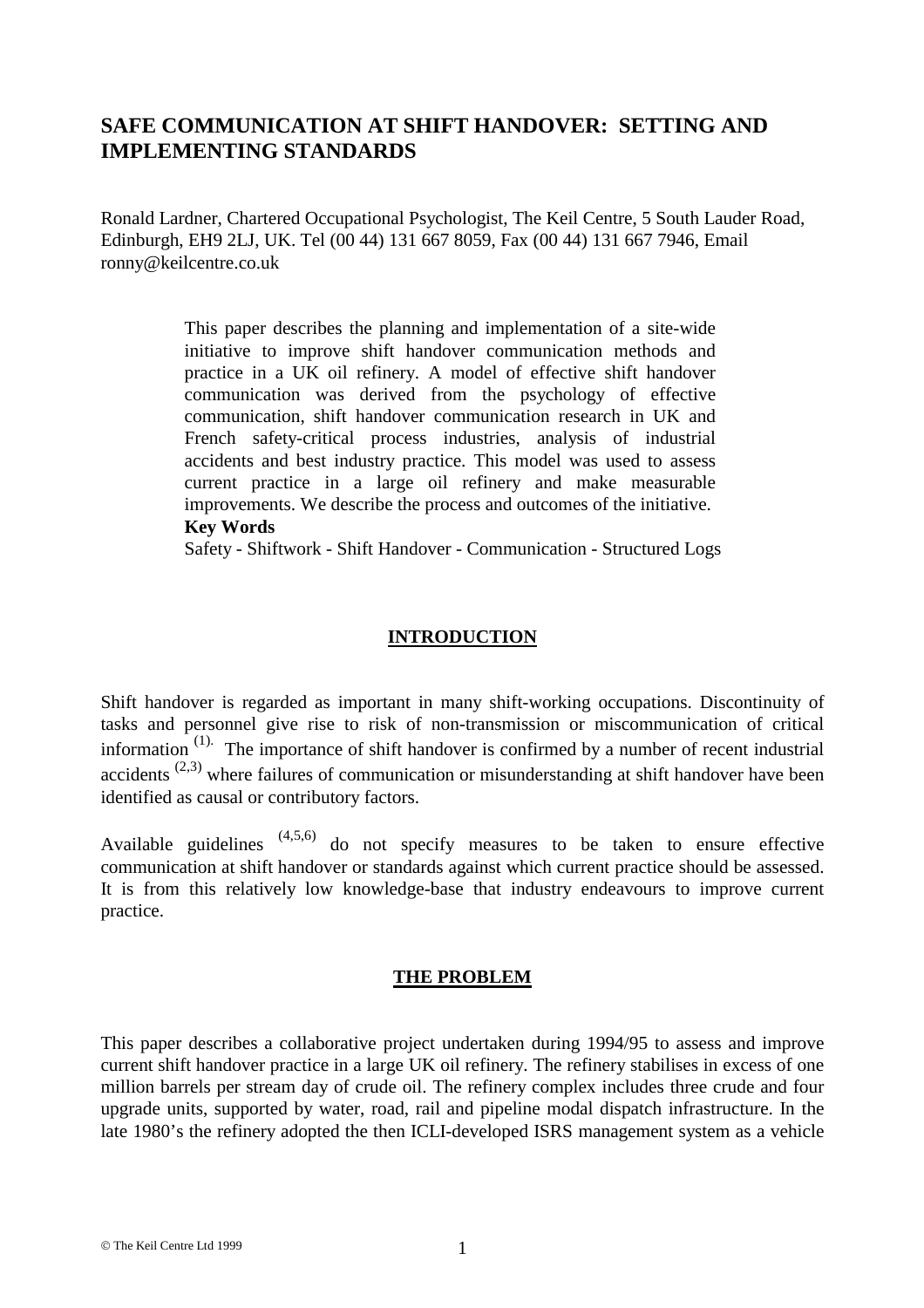to achieve continued improvement in safety performance. A 5-shift continental rota system with a 35-day shift cycle is in operation.

The project was initiated to address concern about current shift handover practice. Whilst there had not been any specific incidents where failures of communication at shift handover had been a causal or contributory factor, management had noted potential for improvement within this site "core" activity.

The project was conducted in three phases. Phase 1 involved a review of current practices employed, within representative areas of the refinery, with recommendations being made. Phase 2 was a pilot scheme involving the implementation of review recommendations in one particular process area. Phase 3 involved implementation of the recommendations refinery-wide. Before describing the project, relevant theory and empirical research will be reviewed, thus providing an overview of the topic and setting the scene for the present study. Readers who are mainly interested in the practical aspects of the initiative should proceed to the project section of this paper.

### **HOW TO COMMUNICATE EFFECTIVELY AT SHIFT HANDOVER:- THE RELEVANT LITERATURE**

Despite its importance, shift handover communication has received little attention in the human factors literature. There is only one known published account of how shift handover is conducted  $(10)$ . Shift handover is regarded as problematic under certain conditions. The UK Health and Safety Executive places particular emphasis on the importance of shift handover during abnormal plant conditions<sup>(4)</sup>. Handover is also viewed as problematic following a lengthy absence from work $<sup>(7)</sup>$ . Nuclear power plant operators reported that such handovers become more difficult the</sup> longer the incoming operator has been absent<sup>(8)</sup>. Moreover, experienced process staff view handing over of process control responsibilities to inexperienced staff as problematic  $(9)$ .

#### **Current guidance on shift handover**

The UK Health and Safety Executive's guidance on human factors in industrial safety<sup>(4)</sup> recognises the importance of shift handover and asks managers to consider "what arrangements (e.g. written logs, formal handover procedures) are there for conveying information between shifts on matters such as maintenance in progress, plant out of service, process abnormalities?". Similarly, human factors guidelines for nuclear power generation stations recommend that "proper (shift) turnover methods" be incorporated to ensure that the next shift has received and understands the current operating status of all plant systems and equipment<sup> $(5)$ </sup>. Guidance on reducing human error in process operations suggest provision of logs or report sheets for transmission of important information (6). These guidelines do not however recommend how to specify the relevant *content* of shift handover communication or the *process* by which such information should be transmitted at shift handover. Specifically, *what* verbal and written information should be included and *how* should this be communicated effectively? Before addressing these questions, it would be useful to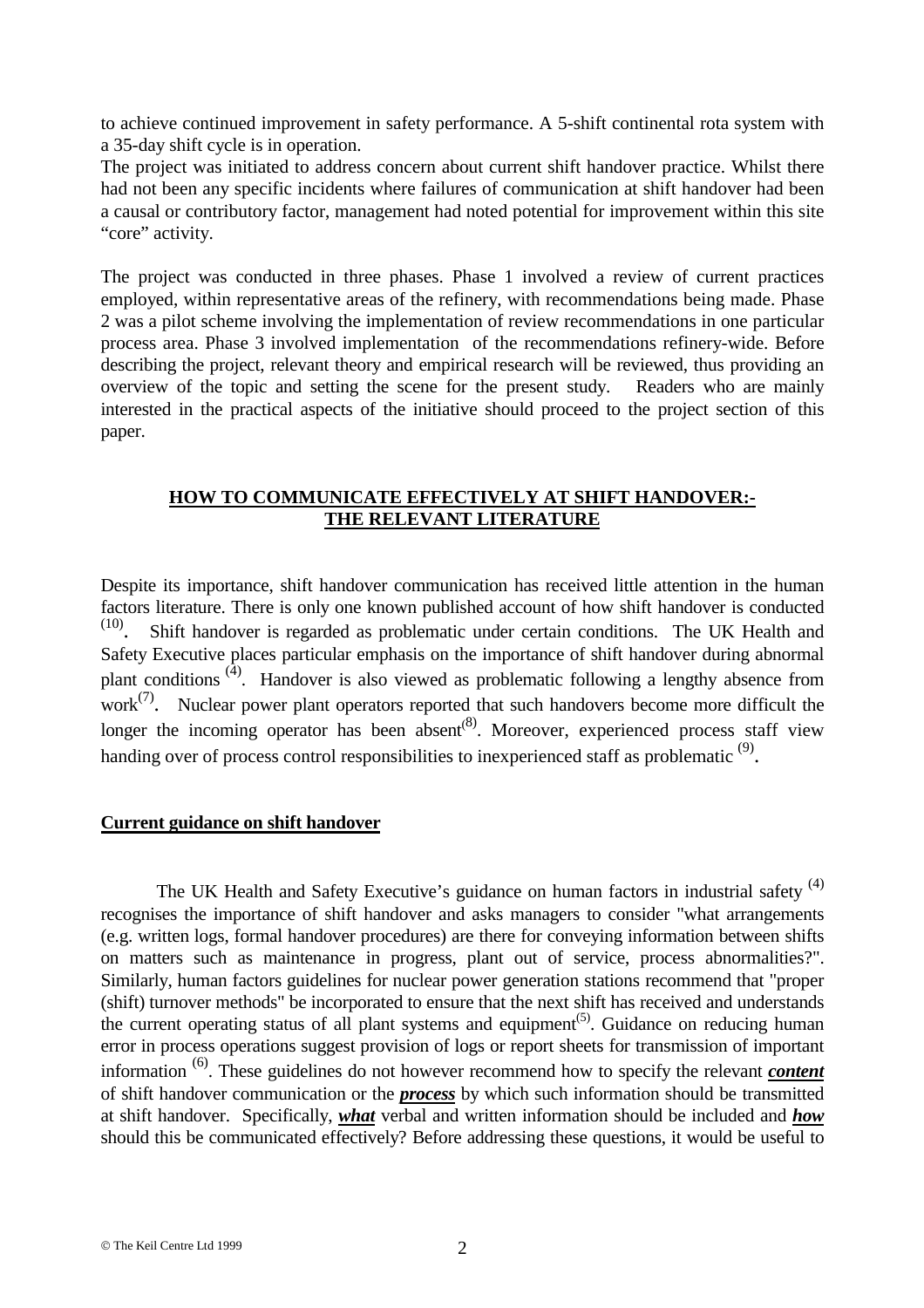clarify the distinctions between 'information', 'knowledge' and 'understanding' as these terms will be used extensively.

#### **Information, knowledge and understanding: definitions**

Information theory analyses information flow in terms of a system whose purpose is to transmit information between separate locations<sup> $(11)$ </sup>. Information source and destination are linked by a channel. Information from the source must be encoded in a form suitable for decoding at the destination. System performance is limited by channel capacity, transmission rate and noise. According to information theory, information is transmitted when reduction in uncertainty regarding the content of the transmitted message results. This definition is related to the commonplace definition of information; namely data which increases knowledge and thereby reduces uncertainty.

Information channels have been categorised in terms of their richness (12). Face-to-face communication is the richest channel for information. It provides immediate feedback thus allowing understanding to be checked and corrected. It is argued that face-to-face communication is most effective for mitigating ambiguity and creating shared understanding. In contrast, written information is lower in richness, lacking the capacity for rapid feedback.

Knowledge can be defined as the body of information possessed by an individual. Two types of knowledge can be distinguished: procedural and declarative  $(13)$ . Procedural knowledge refers to practical operational knowledge about how to do something. Such knowledge may be implicit and difficult to verbalise. Declarative knowledge consists of facts about the world which are accessible consciously.

The notion of achieving understanding or comprehension via communication relates to the use of information from a dialogue, in combination with existing knowledge, to arrive at a shared meaning <sup>(14)</sup>. In their attempt to reach shared understanding, dialogue participants must each assess the mental world or mental state of their conversational counterpart to determine what information is required to achieve understanding.

Having distinguished between information, knowledge and understanding, we now return to the notion of "effective communication" of information.

# **"Effective" communication and miscommunication**

Appeals for "effective" communication within organisations are common. Effectiveness of communication can, arguably, only be defined with reference to a particular context. Shift handover has been defined as being an activity directed towards the goal of achieving understanding. An effective handover is therefore free from miscommunication or misunderstanding.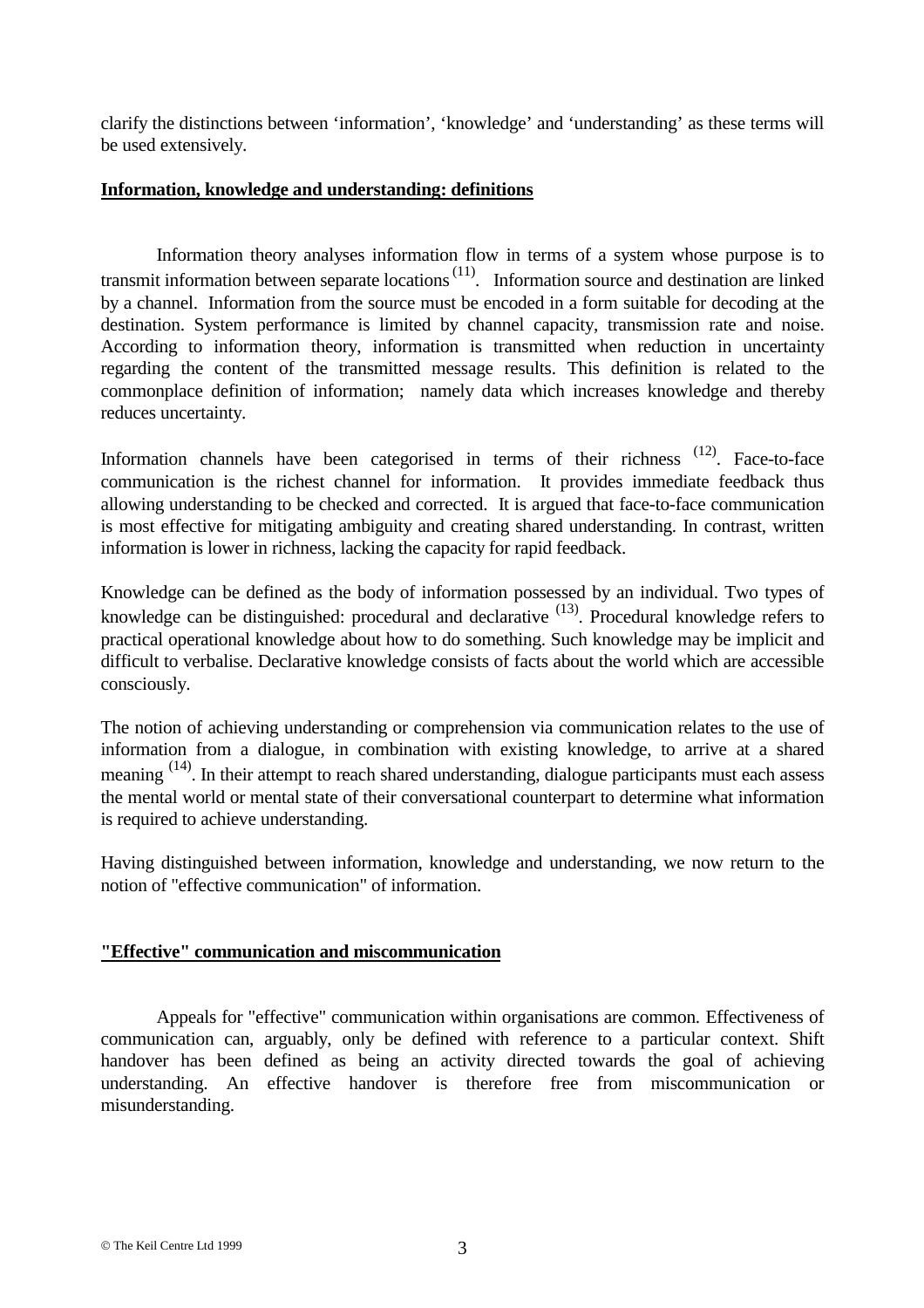Rather than viewing failures of communication as deviations from effective communication, some conversation analysts maintain that miscommunication is a normal feature of dialogue  $^{(15)}$ . Shift handover, a conversation with a purpose, is no exception. Misunderstandings have been observed occurring during shift handover communication  $(7,10)$ . Analyses of natural conversation and shift handover communication have revealed that participants continually repair potential and actual misunderstandings as the dialogue proceeds  $(7,10,16)$ .

Many writers on organisational communication have been accused of referring to communication in terms of the conduit metaphor  $(17)$ , which conceptualises and refers to communication in terms which ignore the reality of human communication. Much of the English language refers metaphorically to communication, as if it involved the use of a pipeline or conduit to transfer thoughts and feelings between individuals. The metaphor implies that speakers and writers insert thoughts or feelings into words, which are then extracted unproblematically by listeners or readers.

The conduit metaphor runs counter to four basic facts about human communication. First, communication does not involve the transfer of meanings from one person to another. Rather, the listener or reader creates meaning in his or her mind. Second, anything is a potential message, intended or not. Third, the message received is the only one that counts. The sum of these three facts is that, in contrast to the implicit message of the conduit metaphor, unintentional meaning is likely and potential miscommunication is the norm. Consequently, communication requires effort by *both* parties to avoid miscommunication.

The final basic fact is the need for some degree of *repetition* of communication to ensure comprehension. Two types of repetition are distinguished: intra-message and extra-message. The former refers to repetition within the message, the latter to repetition over more than one channel, e.g. verbal and written. However, the price of repetition is effort on the part of the communicator.

Seen from the perspective of the conduit metaphor, communication is relatively easy and unproblematic. The conduit metaphor fosters a view of communication in which the recipient is largely passive. This is a dangerous view to hold, particularly when great risk is attached to miscommunication. Acceptance of the inadequacy of this view, however, leads to the conclusion that effort should be expended to 1) ensure repetition, 2) emphasise the importance of feedback to check understanding and 3) improve the communication skills of organisational members.

# **Feedback**

Shift handover communication is a task-oriented interaction occurring between two or more individuals. Talk of "conveying information" via "procedures" implies a unidirectional flow and neglects the importance of mutual interaction. Interpersonal communication involves a circular rather than linear pattern of interaction  $(18)$ . Person A communicates with person B, who in turn communicates with person A, a phenomenon known as feedback.

Experimental evidence gained from studies of social interaction in small groups has highlighted the essential contribution of feedback to ensuring accurate communication  $\overline{^{(19)}}$ . Increased feedback is associated with greater accuracy of, and confidence in, communication. Greater accuracy is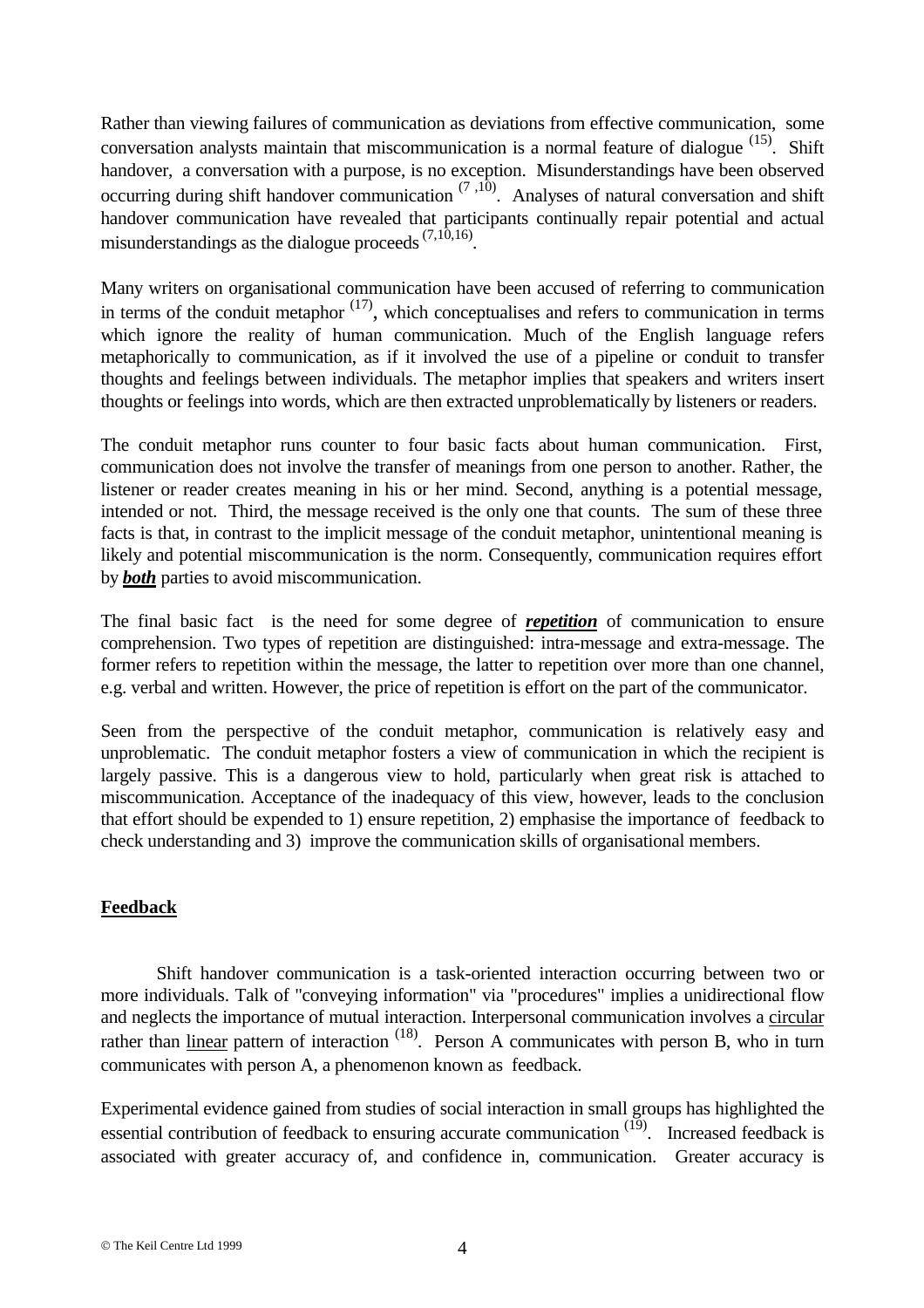obtained at the expense of time taken. The role of feedback in accurate communication has also been emphasised in a recent cognitive theory of reliable communication  $(20)$ . This theory also provides a possible explanation of why shift handover communication may be problematic under certain conditions.

The theory is based on an analysis of accidents and the concept of mental models. A mental model is the internal mental representation held by an individual,. In the current context this would be a mental model of the refinery plant they are responsible for operating. According to this theory, there are two factors to be considered when assessing the likely reliability of communications.

First, there is the mental model held by those attempting to communicate with each other. When their mental models are largely compatible (e.g. under stable plant conditions, between experienced operators or when both handover participants have been on duty for a number of consecutive shifts) communication is unlikely to be problematic. In other words, shared understanding aids communication. However, where the respective mental models are not compatible (e.g. under abnormal plant conditions, following a long absence from work or between experienced and inexperienced workers) the role of communication becomes crucial in enabling the differing models to be aligned. The second factor identified as holding the key to effective communication is feedback. Under normal conditions, with shared mental models or shared understanding, largely one-way transmission of information can prove adequate. Shared models enable assumptions to be made about the meaning of the information conveyed. It is not necessary for the receiver of the information to feed back their understanding as the sender's meaning is implicit.

Under abnormal conditions, where the mental models are not compatible, feedback becomes important for both the sender and receiver. Feedback enables a) the receiver to confirm they have received, correctly interpreted and have understood the message and b) the sender to confirm that the communication has been successfully transmitted and clarify any misunderstandings. Figure 1 - The "ideal communication cycle" illustrates this point.

# **Figure 1. Ideal Communication Cycle**



A: Receiver registers and understands sent information B: Sender knows that receiver has registered and understands sent information

# **WHAT TO COMMUNICATE AT SHIFT HANDOVER;- THE RELEVANT LITERATURE**

Studies of process control operators' work indicate they indeed use an internal "mental model" of the process they control  $^{(9)}$ . Many shift workers, when completing their shift, endeavour to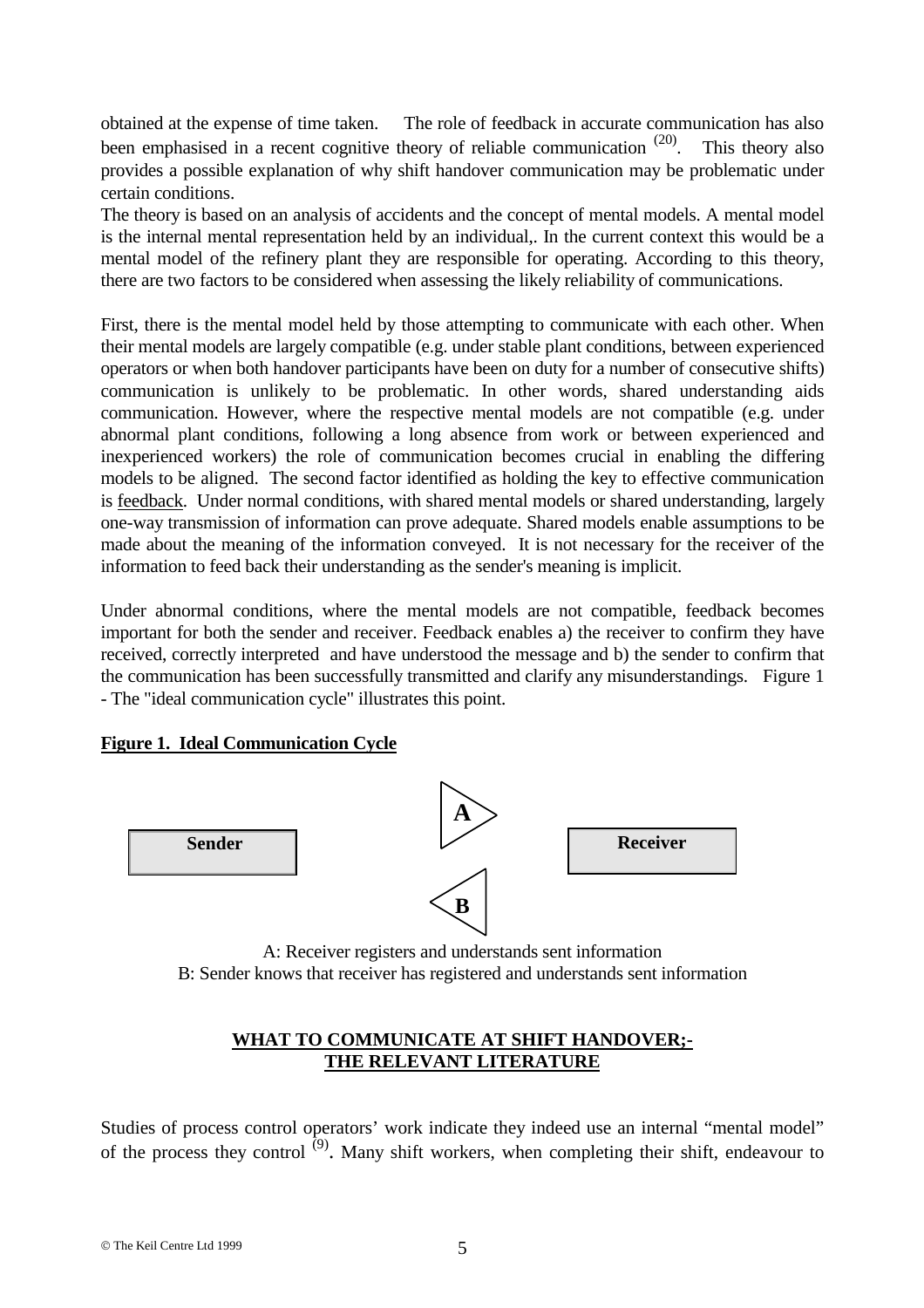anticipate the information required by their relief  $(7)$ . They effectively take the perspective of their relief, asking themselves "what information does my relief need to update their 'mental model' of the workplace so they can do their work safely and effectively?". They may be supported in doing so by a structured log for gathering pre-determined relevant information. **Summary of literature review**

The literature review has identified potential indicators of effective, safe and reliable shift handover communication. The literature suggests the following questions should be posed as a means of assessing and improving current standards:-

What does examination of the organisation's procedures and guidelines suggest about how the organisation views communication? Is it viewed in terms of the (inadequate) conduit metaphor? Specifically, is shift handover referred to as an unproblematic one-way process requiring minimal effort on the part of the sender or receiver? Or is it referred to as a two-way, interactive, potentially problematic process requiring effort by both parties? Is there evidence of a requirement for repetition of communication at handover, for example; written **and** verbal communication?

Does shift handover communication occur face-to-face? Is this required practice? Are handovers interactive in nature, using this rich communication medium to provide immediate feedback and check understanding? Accepting that miscommunication is inevitable, effort needs to be expended by participants to identify and repair misunderstandings. This may be particularly important where shared understanding is likely to be lacking, for example due to abnormal plant status, inexperienced staff or following a lengthy absence from work.

Have the information needs of each post been assessed? Has a reliable system been devised for capturing this information?. Although there are likely to be categories of information required which are common to many industries, failure to consider the needs of each post-holder may mean relevant information is omitted.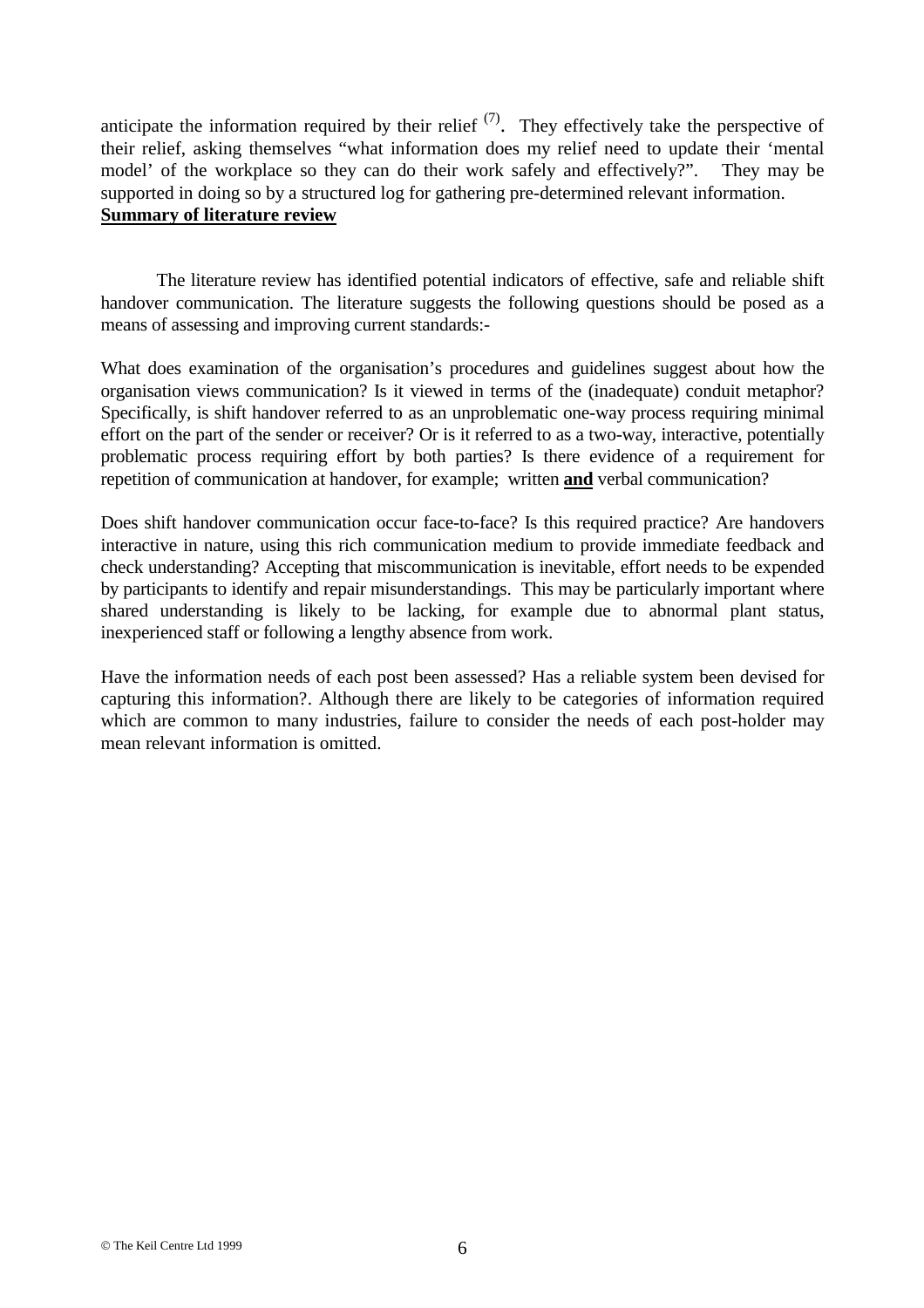# **THE PROJECT**

#### **Phase 1 - Review**

The purpose of the review was to examine current practice and make recommendations for improvement, thereby ensuring comprehensive, accurate and safe communication at shift handover. At the outset it was decided to aim for maximum involvement of personnel affected by any changes in current practice. Use of survey research and feedback methodology was identified as the most appropriate way of introducing change<sup> $(21)$ </sup>. Personnel were fully involved in the process of data collection to ensure ownership and the results were fed back to them for comment. Information generated was used as baseline data and to guide implementation of Phase 2 of the project.

The review gathered information on current shift handover procedures and practice by focusing on one typical area of the refinery. A structured approach with several data collection methods was used to examine current policies, procedures, documentation and work behaviour. Information sources included:-

- Shift patterns
- Procedures
- Log books
- Training programmes and materials
- Investigation reports into recent incidents
- Observation of shift handovers
- Interviews with personnel at different levels of the organisation.

Procedures were examined to determine how they fitted with the standards previously described. Specifically, was communication described in terms of the "conduit metaphor"?

Some team leaders had designed structured logs, which specified the essential information needed at the start of a shift. However, most shift log books were found to be unstructured A4 ruled desk diary type format. In the absence of guidance on what information should be included, style and content varied between individuals. Log book content was largely historical, with little proactive content indicating what *should* or *might* happen in the future. There was no *specific* reference to safety issues.

A training programme for new recruits included shift handover, with a requirement that trainees perform a minimum of six supervised log book entries and shift handovers. However, at the time of the review there was no agreed standard against which to assess the adequacy of trainees' knowledge or behaviour.

One shift was randomly selected for study and briefings were held for all staff. These briefings were particularly important and provided an opportunity to fully explain both background and methodology. Those present were invited to volunteer to take part. Participation involved complete willingness to be closely observed giving and receiving a shift handover, as well as

© The Keil Centre Ltd 1999 7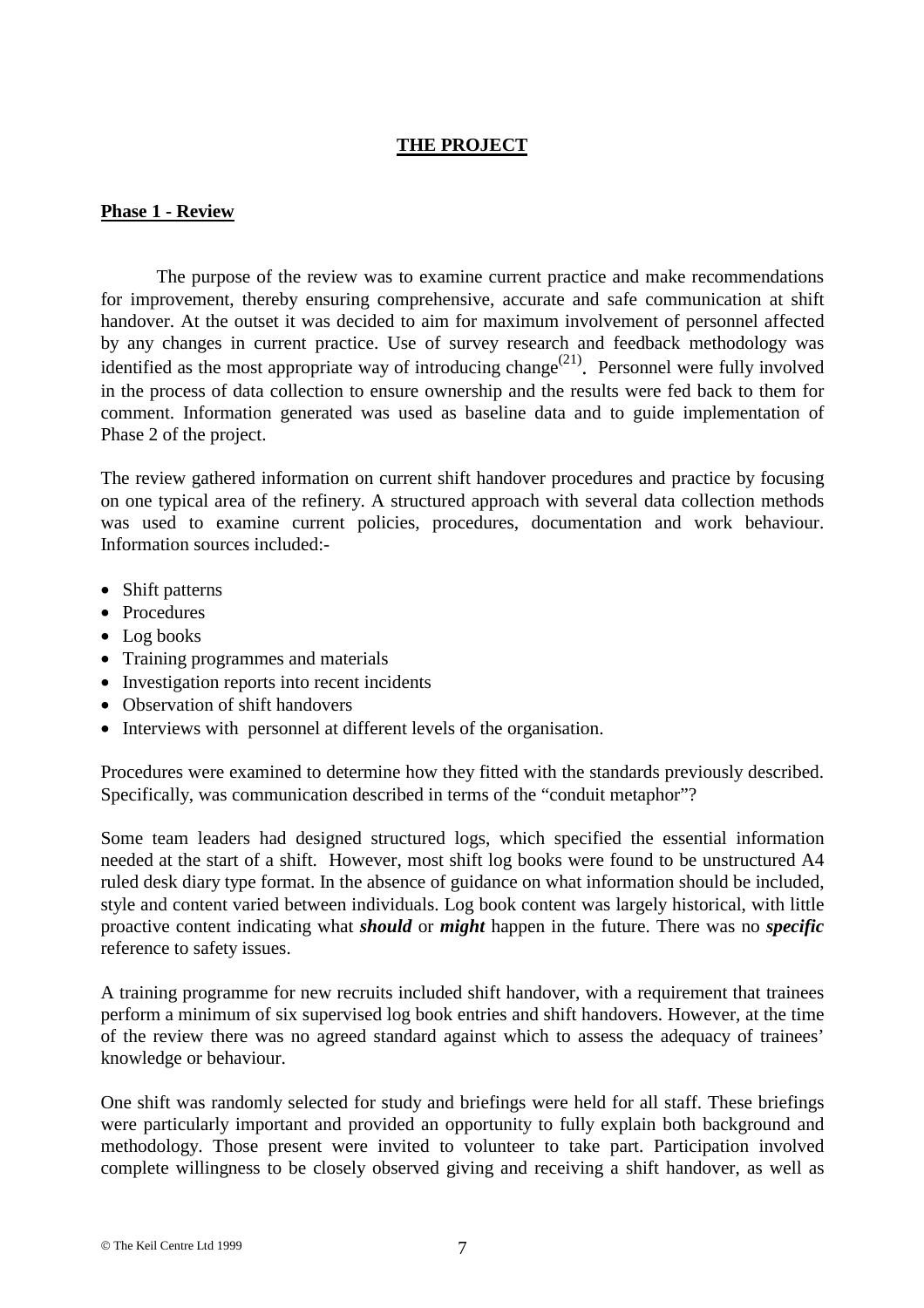subsequently being interviewed about their performance. The project was initially greeted with some scepticism. However, when it became clear that solutions were not being imposed, hesitancy gave way to full participation.

A sample of fifteen shift operator handovers were observed. The purpose of the observation was to determine the presence, or absence, of safe behaviours indicative of effective communication, derived from previous research  $(7)$ . Namely whether

- time was set aside to prepare for the handover
- the handover was conducted face-to-face
- the handover was free from distractions
- the person giving the handover
	- gave an overview of the handover content
	- made a positive statement of safety issues
	- talked through log items
	- summarised the handover at the end
- feedback was preset/absent
- the person receiving the handover took notes
- In the case of handovers given following a ten-day absence
	- whether there was evidence of additional preparation
	- whether a historical overview of events was given.

None of the handovers observed had all of the safe behaviours present. Most operators set aside time to prepare for handover, but in 20% of the handovers observed, there was no evidence of collation of information or making of notes in preparation for handover. Some operators carried a notebook during their shift and use this to note important points to be communicated at shift change. Many operators prepared a summary of events when handing over to personnel returning after a ten-day absence. All handovers were conducted face-to-face, although many were not conducted free from distractions or interruptions, due to other handovers being conducted nearby simultaneously.

In all but one of the handovers observed, active participation by the incoming member of staff was present. Absence of active feedback does not mean miscommunication or misunderstanding has occurred. Rather, its presence makes it less likely that miscommunication or misunderstanding has occurred. Only one of the personnel observed took notes during the handover. Whilst taking notes was apparently not common practice, some operators report used a pocket notebook which allowed them to refer to their notes whilst on the plant and check that they had taken important actions. Following handover, all incoming personnel read back through previous logs to check their understanding of recent events was accurate. Length of handover ranged from 1 to 11 minutes.

Whilst there was no evidence that miscommunication or misunderstanding occurred in any of the handovers observed, scope for improvement was identified. The most obvious area for improvement was the verbal handover.

Semi-structured interviews were conducted with a sample of 23 managerial and experienced operational personnel. The interviews focused on establishing:-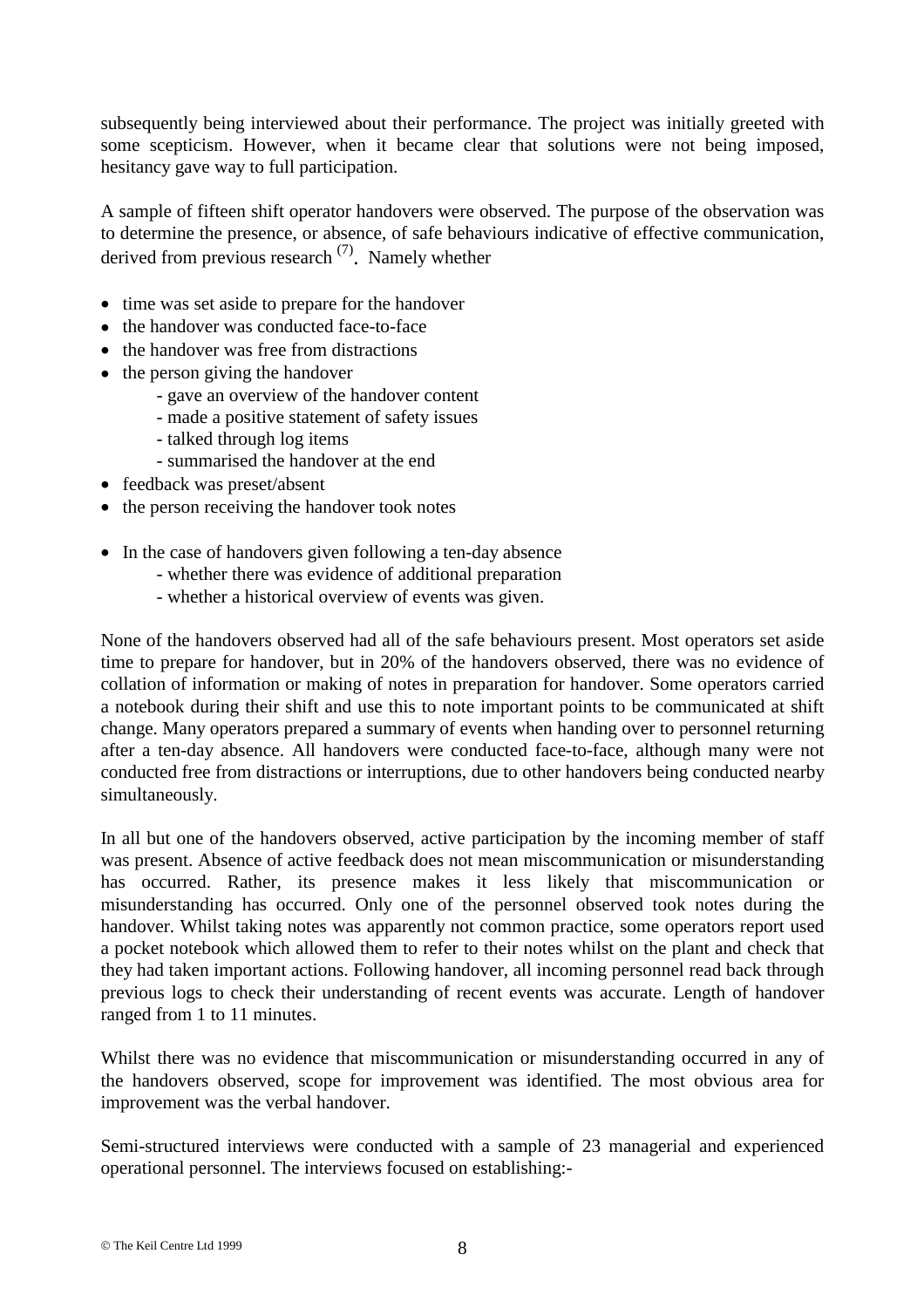- Information requirements at the start of a shift to ensure continuity for safe and effective working
- Examples of effective and ineffective communication behaviours in preparation for, during and after shift handover.
- Perceived responsibility for safe communication at shift handover

Interview data was used, in conjunction with existing log book content, to derive a set of mandatory and discretionary categories of key information for inclusion in structured log books throughout the refinery.

**Mandatory categories;** "safety", "maintenance & technical problems", "work outstanding", "comments/remarks" and "signatures of log book authors" are now included in *every* log book. **Discretionary categories;** "environmental matters", "plant conditions", "production & quality", "personnel issues", "external events", "actions taken during shift" and "routine duties" are included in a structured log book only where this type of information is required for a particular post.

Data derived from critical incident interviewing  $(22)$  was used, in conjunction with data from previous research<sup> $(7)$ </sup>, to draft a set of behavioural best practice guidelines for conducting effective shift handovers. These guidelines have since been used for training of new staff, developing experienced staff and have been made available to operational personnel by incorporating them into the design of structured log books.

The main recommendations of the review were to (1) implement a pilot scheme of structured logs in one area of the refinery, (2) introduce induction and refresher training on safe communication at shift handover and (3) following the pilot project, introduce structured logs site-wide.

Following completion of the review, the results and draft recommendations were outlined to participants during group feedback sessions and their comments invited. The proposals to introduce structured log books to all areas and include shift handover as a topic within training, for both experienced and new operators, were well received. The shift handover guidelines were deemed useful and sensible, most significantly for training new operators. The key categories of information and a prototype structured log were circulated and were accepted as being a good way forward and useful for all staff concerned. The only proviso placed upon their successful introduction was that all shifts should be involved in the design of structured logs for each post.

Structured logs were generally thought of as useful memory aids on information to be included in a handover. They were deemed useful for cutting down on unnecessary detail and ensuring that only relevant information was passed between shifts. An added advantage was the ability to see at a glance where specific information was on each page.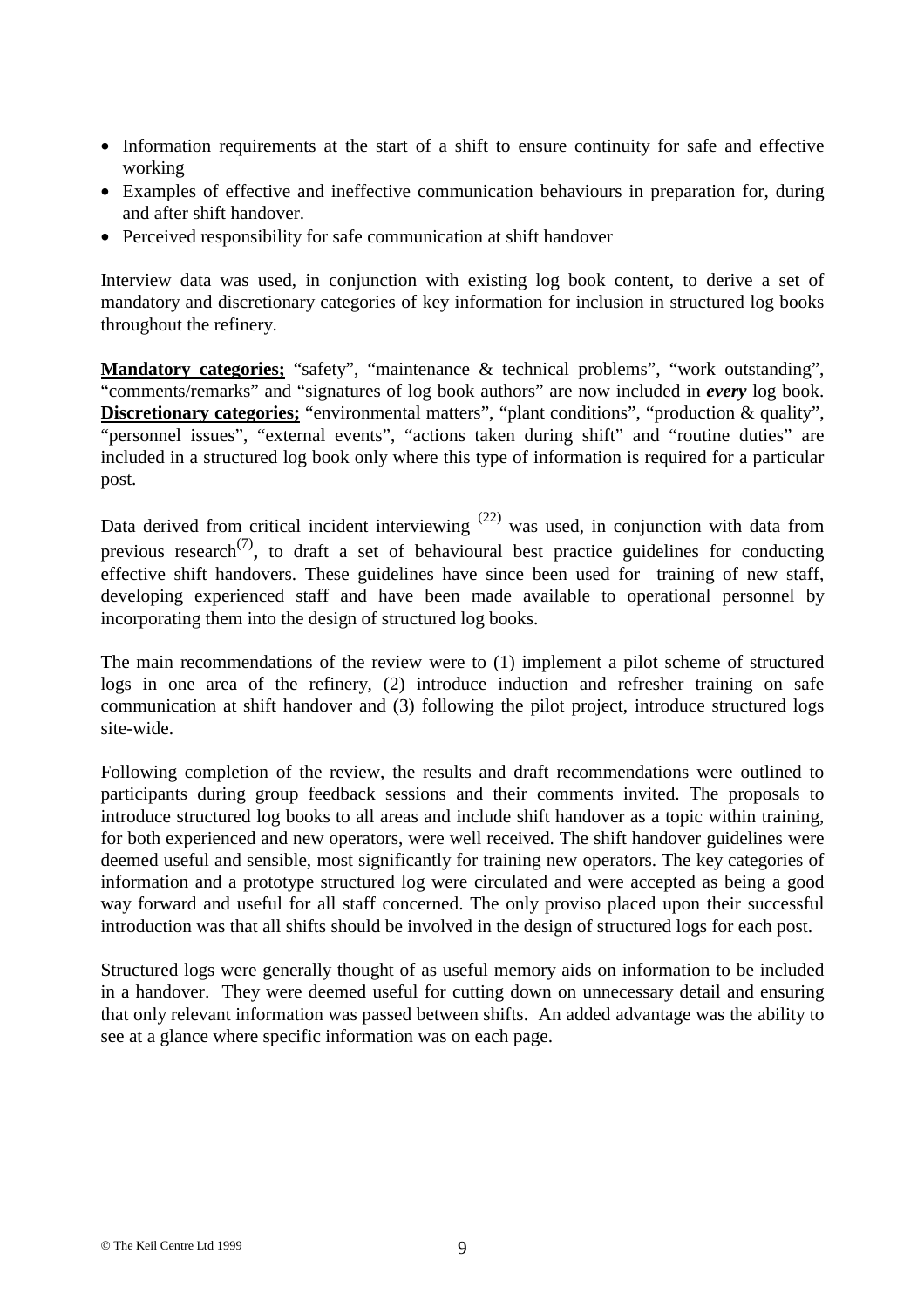#### **Phase 2 - Pilot Project - Structured logs**

A senior process operator and process engineer were appointed to co-ordinate the pilot project. All shifts in the area of the refinery where the review had been conducted were briefed on the pilot project and the reasons for the initiative. Each post-holder was issued with briefing notes inviting comments on optimum log format and content for their post. This information was then collated and used to produce draft log books for each post. The draft logs were reviewed prior to issue to assess their conformity to minimum guidelines on effective information design  $(23)$  and a number of minor amendments were made. They were then issued for use.

Following several weeks in use, the draft log books were audited to determine how they were being used in practice and to examine the nature of any comments or suggestions for improvement made by post-holders. Comments sheets had been included at the back of each draft log book for this purpose.

Several improvements resulting from the introduction of structured logs were visible. More information on maintenance and technical problems was being recorded, safety issues were being flagged up and timings of events were being recorded more consistently. Furthermore, the information contained in the logs was easier to access and read. The comments and suggestions on the draft logs were used to update their design.

The experience of completing the pilot project suggested that site-wide implementation should proceed as follows:-

- 1. Each area nominate a team leader and operator to own the implementation plan.
- 2. Nominees attend half-day seminar to be briefed on project and plan implementation in their area.
- 3. Group meetings to be held in each area with post-holders, who would be invited to contribute to design of their own logs.
- 4. Review draft logs prior to issue.
- 5. Trial draft logs, invite comments and revise as appropriate.
- 6. Each area to complete post-implementation review after 3 months, using questionnaire used to evaluate the Phase 2 pilot scheme.

# **Phase 2 - Pilot Project - Training**

The behavioural guidelines derived from Phase 1 were used to design an interactive training session which focused on the importance of establishing a two-way dialogue and attending to written, verbal and non-verbal communication at handover. This three-hour session used behavioural observation and feedback<sup> $(24)$ </sup> to emphasise the training message. Delegates split into groups of three and assumed each of three roles; giving a handover, receiving a handover and observing.

This training programme was well received by apprentices. The format and content has been modified for experienced personnel to stimulate discussion and debate, whilst emphasising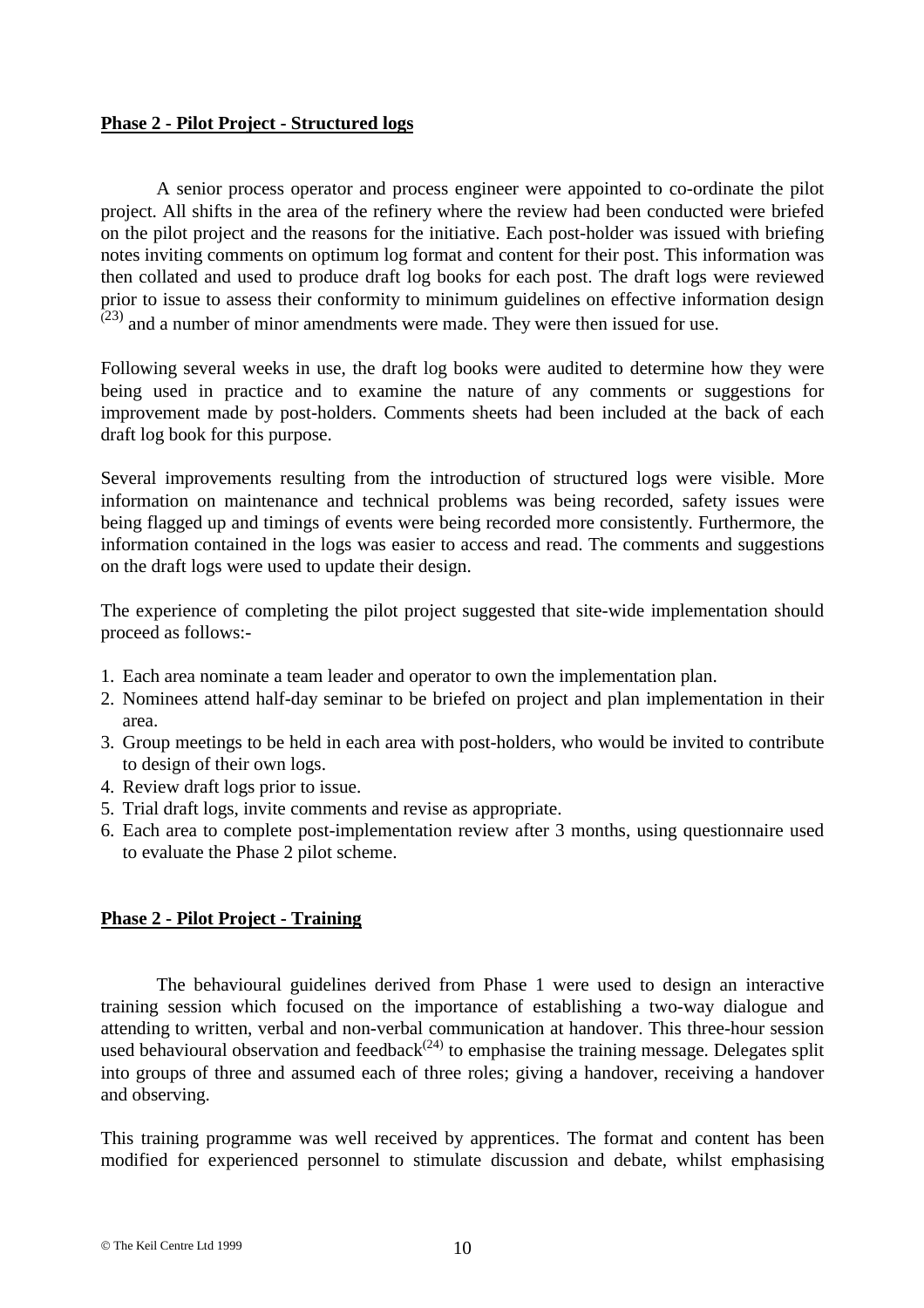general points about effective communication. A rolling programme of refresher training will continue for the foreseeable time.

### **Phase 3 - Implementation refinery-wide.**

Implementation of structured logs refinery-wide is now complete. Structured logs have been designed by post-holders for approximately 55 posts. Each refinery area has evaluated implementation in their local area and the results are described below.

Approximately 3 months after introduction of structured logs, a representative sample of 38 personnel involved in and affected by the scheme were interviewed. The purpose of the interviews was to gain their views on the project's effectiveness and how it had been implemented.

Interviews focused on whether, in their opinion, a) there had been a need to improve standards of communication at shift handover; b) the introduction of structured logs had improved how log books were completed; c) the introduction of structured logs had improved the way handovers were conducted. The results of this survey are shown in Figure 3 below.



# **Figure 3: Site-wide Evaluation**

Sixty-six percent of the people interviewed felt there *had* been a need to improve standards of shift handover prior to the pilot project. Relevant information had often been lost, missed or not recorded.

Seventy-one percent believed that introduction of structured logs had led to improvements in how log books *were completed*. Typical comments were:-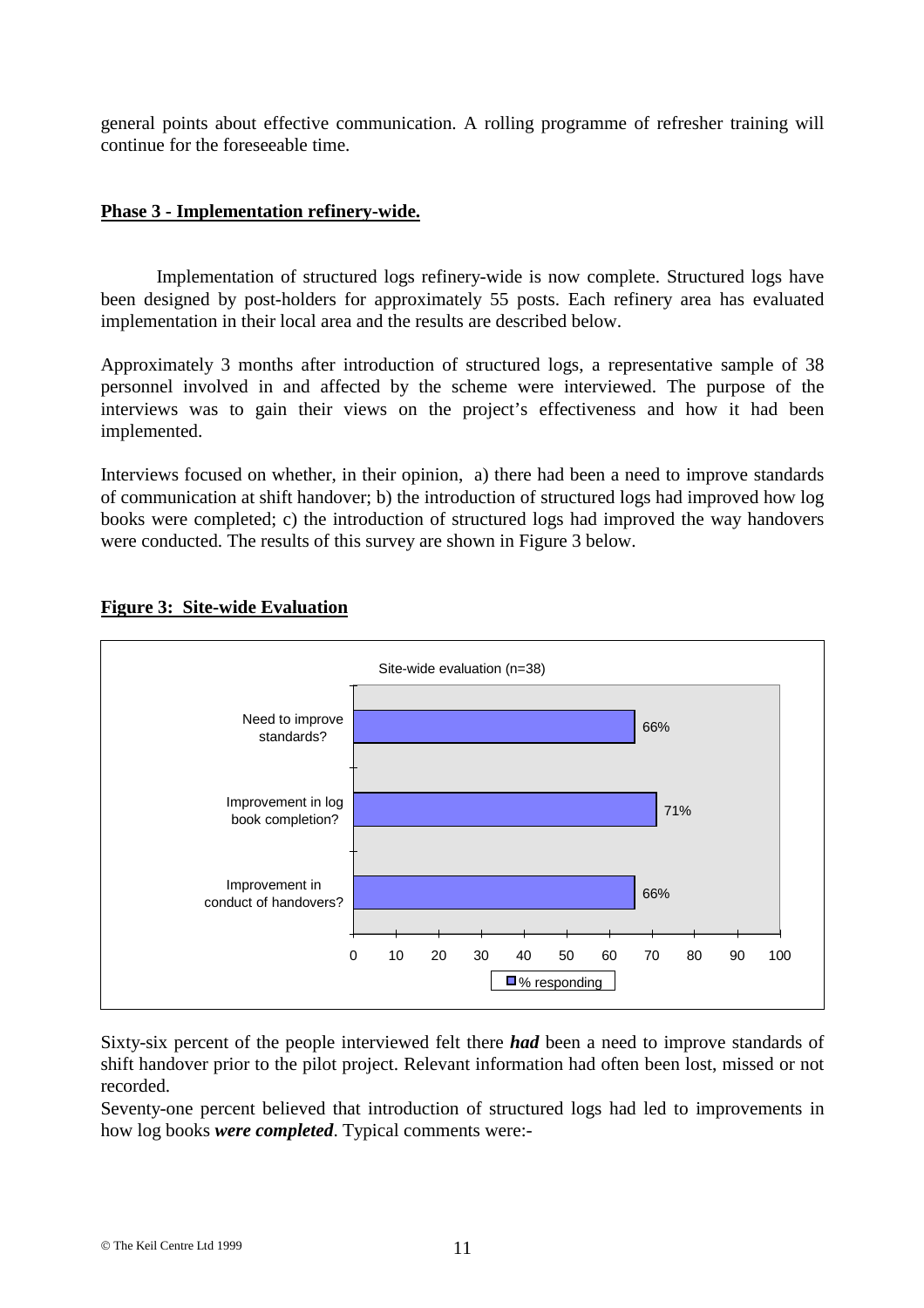"...more continuity between shifts"

- ".. it has led to me focusing on what I am actually doing"
- ".. (equipment) out of action are now listed and handed over verbally"
- "...marked increase in amount of information passed down the line"

"..it has stimulated more interest in the handover and how it has been passed on".

Sixty-six percent believed that introduction of structured logs had led to improvements in how handovers *were conducted*. Comments included:-

- ".. there is more information for the person coming in.."
- ".. you are referring to the book more. People talk through the book in a structured way.."
- ".. what happens now is that major problems are pointed out it is highlighted more"
- "..safety issues are (being recorded and discussed) now"
- ".. we both go over and look at the book and talk through it now".

Opinions on the structured log designed for each post were sought and comments for improvement invited. A number of minor changes were still required and were actioned. The handover guidelines, printed at the front of each log book, had been read by most people and were found very useful.

Comments were invited on how structured logs had been introduced. The importance of involving operators in the design process was referred to by many people, and was felt to have be a crucial factor in the pilot project's success. Typical comments included:-

" the effort which was made to win people round was necessary"

"I think it was done quite well - (the project co-ordinator) gave briefings and got feedback".

The impression gained from the interviews, is that the introduction of structured logs had been well received *and has helped facilitate desired changes in behaviour at shift changeover.* The standards described will be used as the basis for auditing of shift handovers in future.

#### **Conclusions**

The approach described has proved to be a practical, empirically-based method of assessing current standards of shift handover communication and achieving measurable improvements. By involving post-holders in the process, a degree of commitment was obtained which is unlikely to have resulted from other methods. The approach described may prove useful to other industries endeavouring to improve their standards of shift handover communication.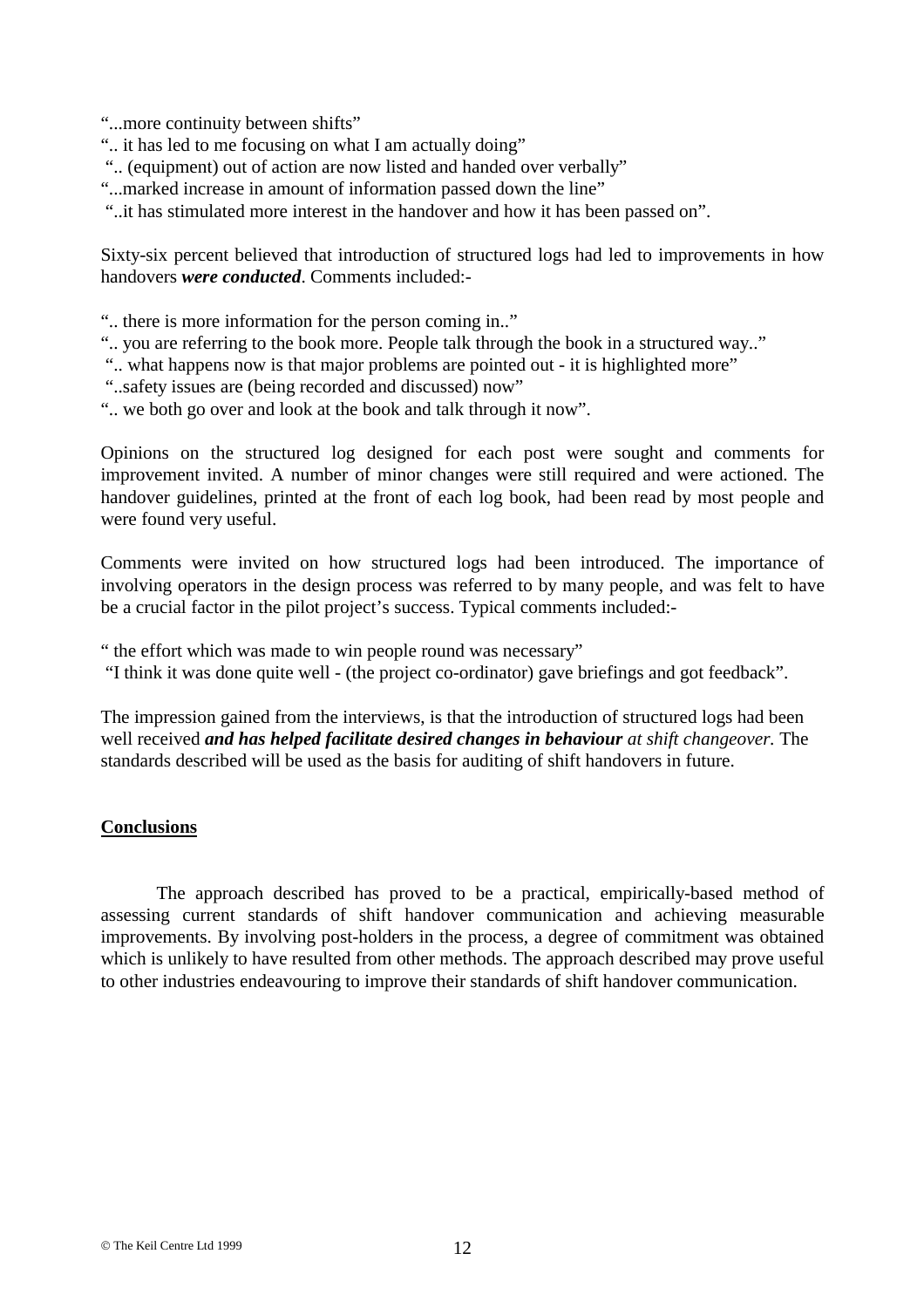#### **References**

| (1)  | Grusenmeyer, C<br>(1991) | "La releve de poste: une phase critique du travail en<br>equipes succesives" in |
|------|--------------------------|---------------------------------------------------------------------------------|
|      |                          | Cahiers de notes documentaires No. 144, 3 trimestre<br>1991 ND 1838-144-91      |
|      |                          | Paris: Institut National de Recherche et de Securite                            |
| (2)  | Department of Energy     | The Public Enquiry into the Piper Alpha Disaster                                |
|      | (1990)                   | Vols 1 & 2 Cm 1310                                                              |
|      |                          | London: HMSO                                                                    |
| (3)  | <b>Health and Safety</b> | The contamination of the beach incident at British                              |
|      | Executive                | <b>Nuclear Fuels Limited, Sellafield, November 1983</b>                         |
|      | (1983)                   | London: HMSO                                                                    |
| (4)  | <b>Health and Safety</b> | Human factors in industrial safety                                              |
|      | Executive                | London: HMSO                                                                    |
|      | (1991)                   |                                                                                 |
| (5)  | <b>IEEE</b>              | <b>IEEE Guide for the application of Human Factors</b>                          |
|      | (1989)                   | <b>Engineering to Systems Equipment and Facilities of</b>                       |
|      |                          | <b>Nuclear Power Generating Stations</b>                                        |
|      |                          | New York: IEEE                                                                  |
| (6)  | <b>SRD</b> Association   | The guide to reducing human error on process                                    |
|      | (1991)                   | operations (ed. P Ball)                                                         |
|      |                          | Warrington: SRD Association                                                     |
| (7)  | Lardner, R.              | Do you know what I know?: a field study of shift                                |
|      | (1992)                   | handover in a safety-critical process industry                                  |
|      |                          | University of Sheffield: Unpublished MSc Thesis                                 |
| (8)  | Lewis, P.M.              | "Effect of a 12-hour day/shift on performance" in                               |
|      | Swain, D.J.              | Proceedings of the 4th IEEE Conference on Human                                 |
|      | (1988)                   | Factors and Power Plants, June 5-9, pp 513-6                                    |
|      |                          | Monterey, California: IEEE                                                      |
| (9)  | Kragt H.                 | "Mental Skills in Process Control" in                                           |
|      | Landeweerd J.            | The Human Operator in Process Control, pp135-45                                 |
|      | (1974)                   | London : Taylor Francis                                                         |
| (10) | Grusenmeyer, C.          | "Shared functional representation in co-operative"                              |
|      | (in press)               | tasks: the example of shift changeover" in                                      |
|      |                          | International Journal of Human Factors in                                       |
|      |                          | Manufacturing                                                                   |
| (11) | Boff, K.R.               | <b>Engineering Data Compendium: Human Perception</b>                            |
|      | Lincoln, J.E.            | and Performance                                                                 |
|      | (1988)                   | Ohio: Wright-Paterson AFB                                                       |
| (12) | Daft, R.L.               | "Information richness: a new approach to managerial                             |
|      | Lengel, R.H.             | behaviour and organisational design" in                                         |
|      | (1984)                   | Staw, B. and Cummings, L. (Eds)                                                 |
|      |                          | Research in Organisational Behaviour Vol.6                                      |
|      |                          | Greenwich, Conn.: JAI Press                                                     |
| (13) | Anderson, J.R.           | Cognitive psychology and its implications                                       |
|      | (1990)                   | New York: W.H. Freeman                                                          |